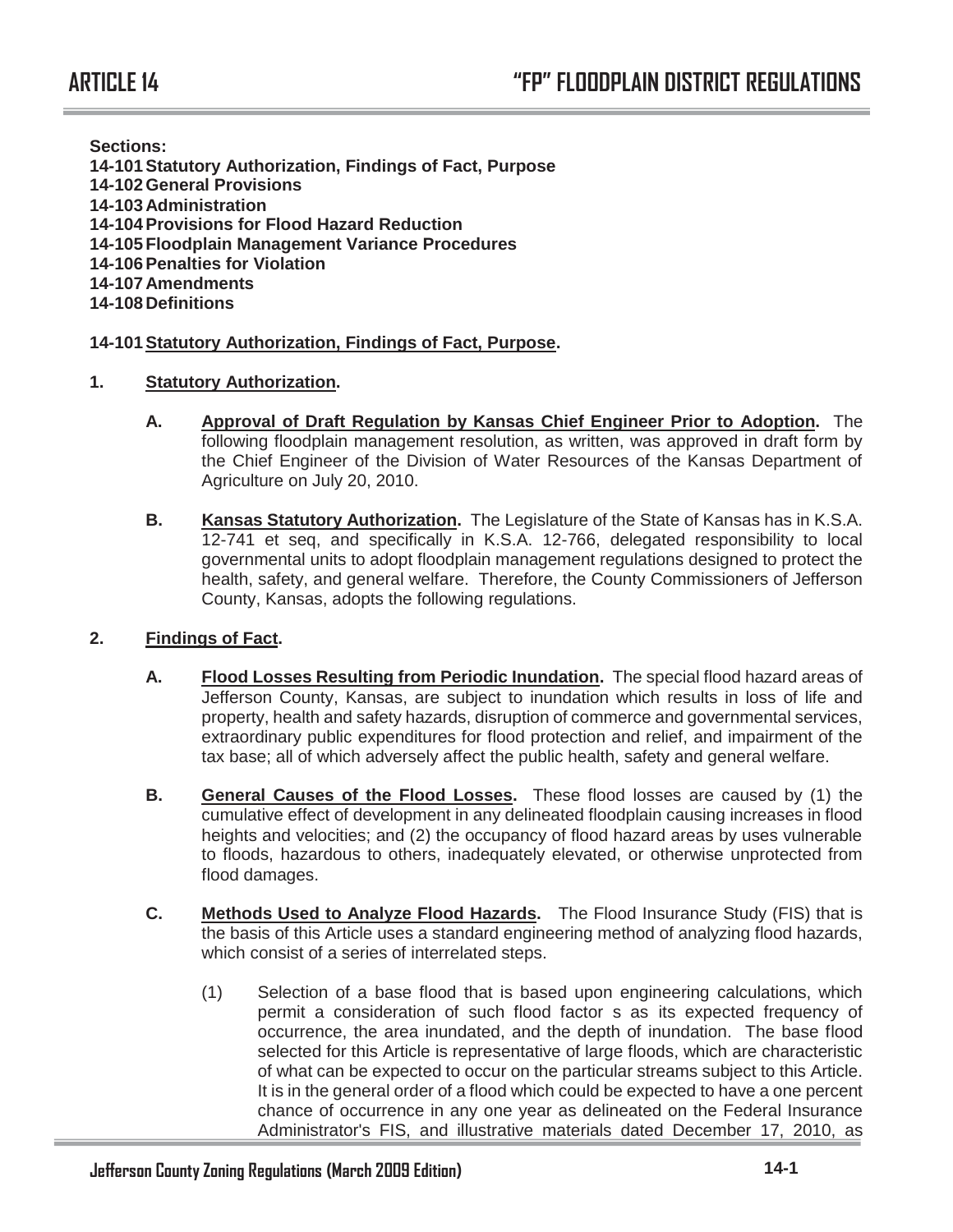amended, and any future revisions thereto.

- (2) Calculation of water surface profiles that are based on a standard hydraulic engineering analysis of the capacity of the stream channel and overbank areas to convey the regulatory flood.
- (3) Computation of a floodway required to convey this flood without increasing flood heights more than one (1) foot at any point.
- (4) Delineation of floodway encroachment lines within which no development is permitted that would cause **any** increase in flood height.
- (5) Delineation of floodway fringe, i.e., that area outside the floodway encroachment lines, but still subject to inundation by the base flood.
- **3. Statement of Purpose.** It is the purpose of this Article to promote the public health, safety, and general welfare; to minimize those losses described in Section 14-101(2)(A); to establish or maintain the community's eligibility for participation in the National Flood Insurance Program (NFIP) as defined in 44 Code of Federal Regulations (CFR) 59.22(a)(3); and to meet the requirements of 44 CFR 60.3(d) and K.A.R. 5-44-4 by applying the provisions of this Article to:
	- A. Restrict or prohibit uses that are dangerous to health, safety, or property in times of flooding or cause undue increases in flood heights or velocities;
	- B. Require uses vulnerable to floods, including public facilities that serve such uses, be provided with flood protection at the time of initial construction; and
	- C. Protect individuals from buying lands that are unsuited for the intended development purposes due to the flood hazard.

## **14-102 General Provisions.**

- **1. Land to which Regulations Apply.** This Article shall apply to all of Jefferson County, Kansas, except those lands within the incorporated cities identified as A zones, AE, AO, and AH on the Index Map dated December 17, 2010 of the Flood Insurance Rate Map (FIRM) as amended, and any future revisions thereto. In all areas covered by this Article, no development shall be permitted except through the issuance of a floodplain development permit, granted by the County Commissioners or its duly designated representative under such safeguards and restrictions as the County Commissioners or the designated representative may reasonably impose for the promotion and maintenance of the general welfare, health of the inhabitants of the community, and as specifically noted in Section 14-104.
- **2. Compliance.** No development located within the special flood hazard areas of this community shall be located, extended, converted, or structurally altered without full compliance with the terms of this Article and other applicable regulations.
- **3. Abrogation and Greater Restrictions.** It is not intended by this Article to repeal, abrogate, or impair any existing easements, covenants, or deed restrictions. However, where this Article imposes greater restrictions, the provisions of this Article shall prevail. All other regulations inconsistent with this Article are hereby repealed to the extent of the inconsistency only.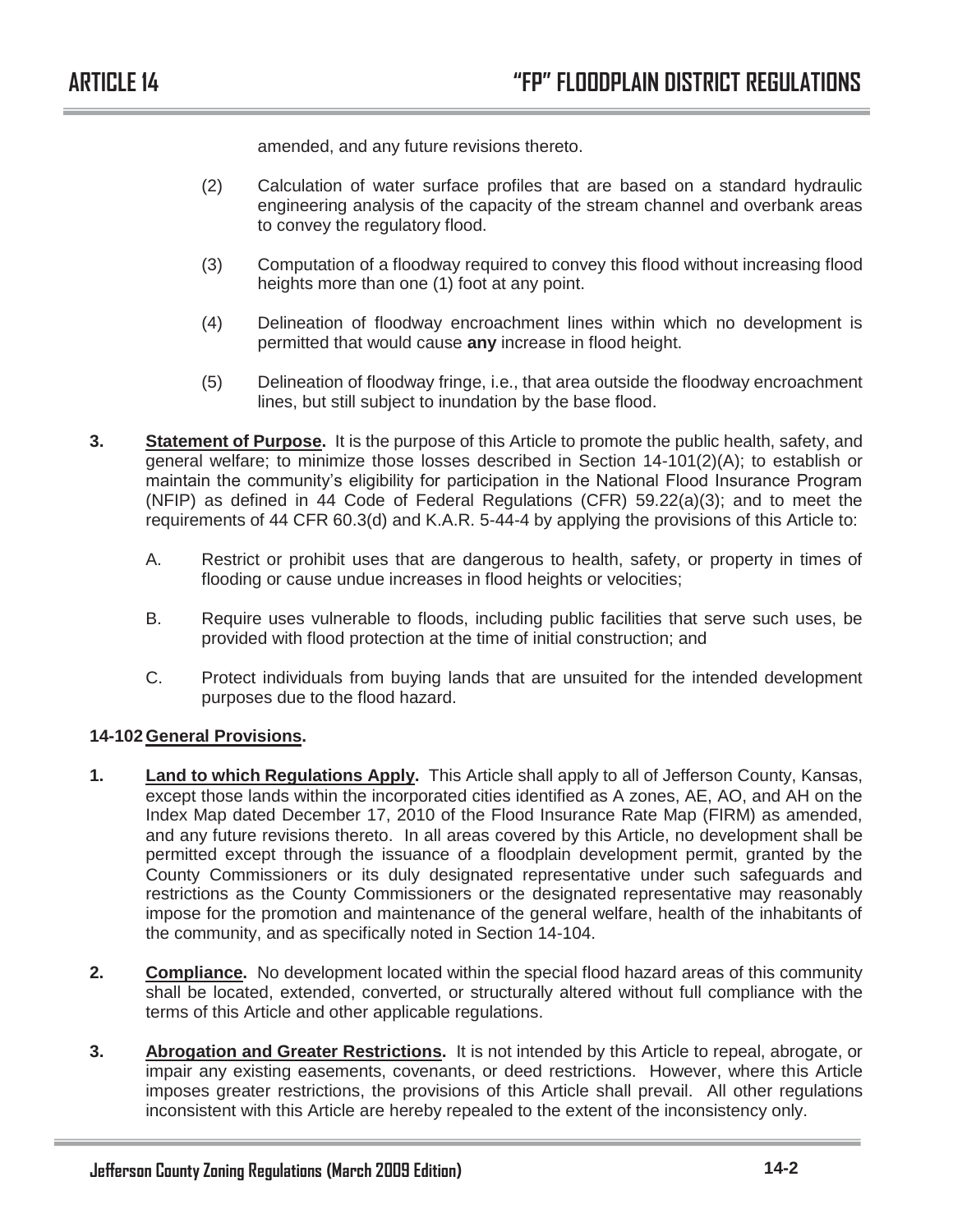- **4. Interpretation.** In their interpretation and application, the provisions of this Article shall be held to be minimum requirements, shall be liberally construed in favor of the governing body, and shall not be deemed a limitation or repeal of any other powers granted by Kansas statutes.
- **5. Warning and Disclaimer of Liability.** The degree of flood protection required by this Article is considered reasonable for regulatory purposes and is based on engineering and scientific methods of study. Larger floods may occur on rare occasions or the flood heights may be increased by man-made or natural causes, such as ice jams and bridge openings restricted by debris. This Article does not imply that areas outside the floodway and flood fringe or land uses permitted within such areas will be free from flooding or flood damage. This Article shall not create a liability on the part of Jefferson County, Kansas, any officer or employee thereof, for any flood damages that may result from reliance on this Article or any administrative decision lawfully made thereunder.
- **6. Severability.** If any section; clause; provision; or portion of this Article are adjudged unconstitutional or invalid by a court of appropriate jurisdiction, the remainder of this Article shall not be affected thereby.

## **14-103 Administration.**

- **1. Floodplain Development Permit.** A floodplain development permit shall be required for all proposed construction or other development, including the placement of manufactured homes, in the areas described in Section 14-102(1). No person, firm, corporation, or unit of government shall initiate any development or substantial-improvement or cause the same to be done without first obtaining a separate floodplain development permit for each structure or other development.
- **2. Designation of Floodplain Administrator.** The Zoning Administrator is hereby appointed to administer and implement the provisions of this Article.
- **3. Duties and Responsibilities of Floodplain Administrator.** Duties of the Floodplain Administrator shall include, but not be limited to:
	- A. Review of all applications for floodplain development permits to assure that sites are reasonably safe from flooding and that the floodplain development permit requirements of this Article have been satisfied;
	- B. Review of all applications for floodplain development permits for proposed development to assure that all necessary permits have been obtained from Federal, State, or local governmental agencies from which prior approval is required by Federal, State, or local law;
	- C. Review all subdivision proposals and other proposed new development, including manufactured home parks or subdivisions, to determine whether such proposals will be reasonably safe from flooding;
	- D. Issue floodplain development permits for all approved applications;
	- E. Notify adjacent communities and the Division of Water Resources, Kansas Department of Agriculture, prior to any alteration or relocation of a watercourse, and submit evidence of such notification to the Federal Emergency Management Agency (FEMA);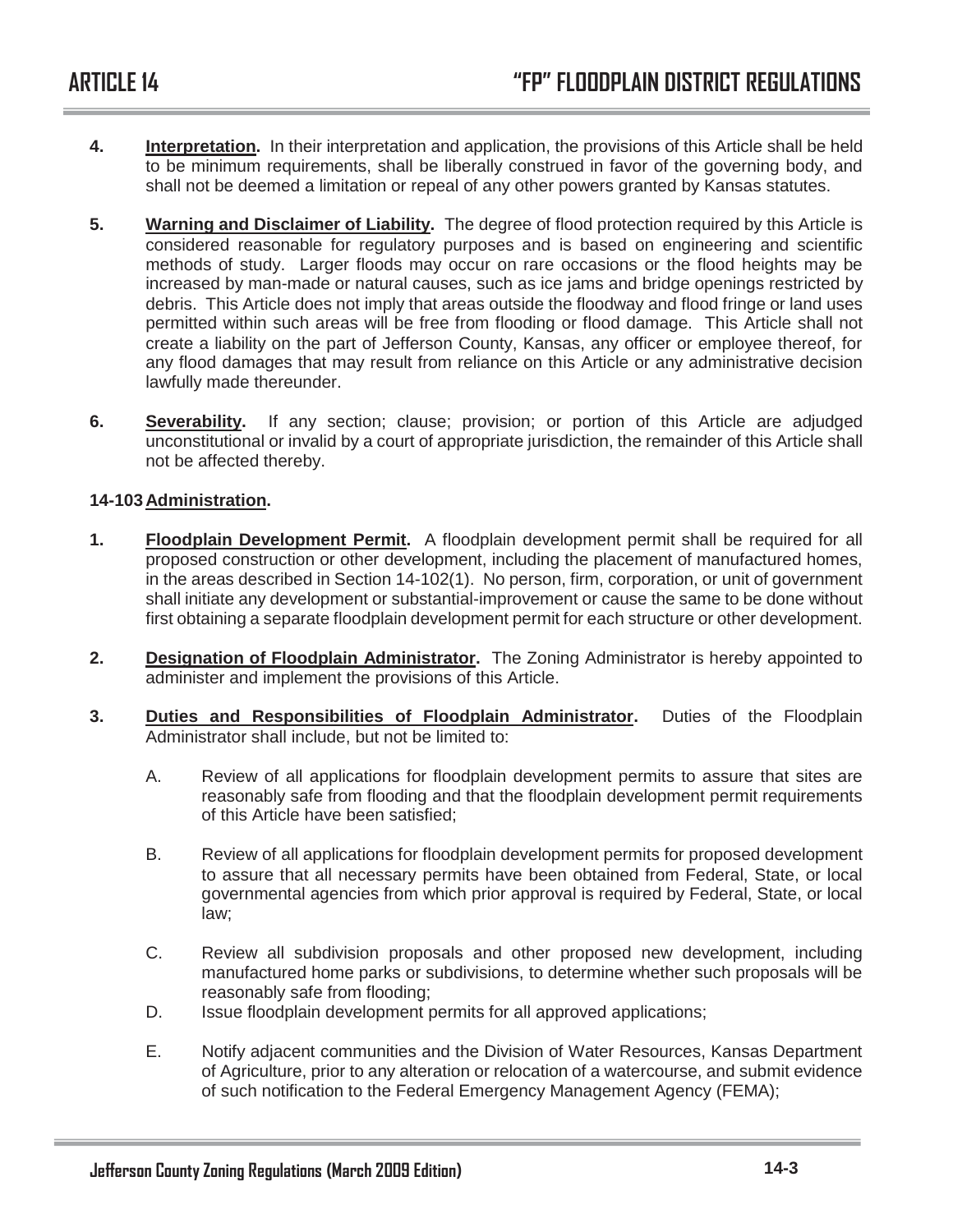- F. Assure that the flood-carrying capacity is not diminished and shall be maintained within the altered or relocated portion of any watercourse; and
- G. Verify and maintain a record of the actual elevation (in relation to mean sea level) of the lowest floor, including basement, of all new or substantially improved structures;
- H. Verify and maintain a record of the actual elevation (in relation to mean sea level) that the new or substantially improved non-residential structures have been floodproofed;
- I. When floodproofing techniques are utilized for a particular non-residential structure, the floodplain administrator shall require certification from a registered professional engineer or architect.
- **4. Application for Floodplain Development Permit.** To obtain a floodplain development permit, the applicant shall first file an application in writing on a form furnished for that purpose. Every floodplain development permit application shall:
	- A. Describe the land on which the proposed work is to be done by lot, block and tract, house and street address, or similar description that will readily identify and specifically locate the proposed structure or work;
	- B. Identify and describe the work to be covered by the floodplain development permit;
	- C. Indicate the use or occupancy for which the proposed work is intended;
	- D. Indicate the assessed value of the structure and the fair market value of the improvement;
	- E. Specify whether development is located in designated flood fringe or floodway;
	- F. Identify the existing base flood elevation and the elevation of the proposed development;
	- G. Give such other information as reasonably may be required by the floodplain administrator;
	- H. Be accompanied by plans and specifications for proposed construction; and,
	- I. Be signed by the permittee or his authorized agent who may be required to submit evidence to indicate such authority.

## **14-104 Provisions for Flood Hazard Reduction.**

## **1. General Standards.**

- A. No permit for floodplain development shall be granted for new construction, substantialimprovements, and other improvements, including the placement of manufactured homes, within any numbered or unnumbered A zones, AE, AO, and AH zones, unless the conditions of this section are satisfied.
- B. All areas identified as unnumbered A zones on the FIRM are subject to inundation of the 100-year flood; however, the base flood elevation is not provided. Development within unnumbered A zones is subject to all provisions of this Article. If Flood Insurance Study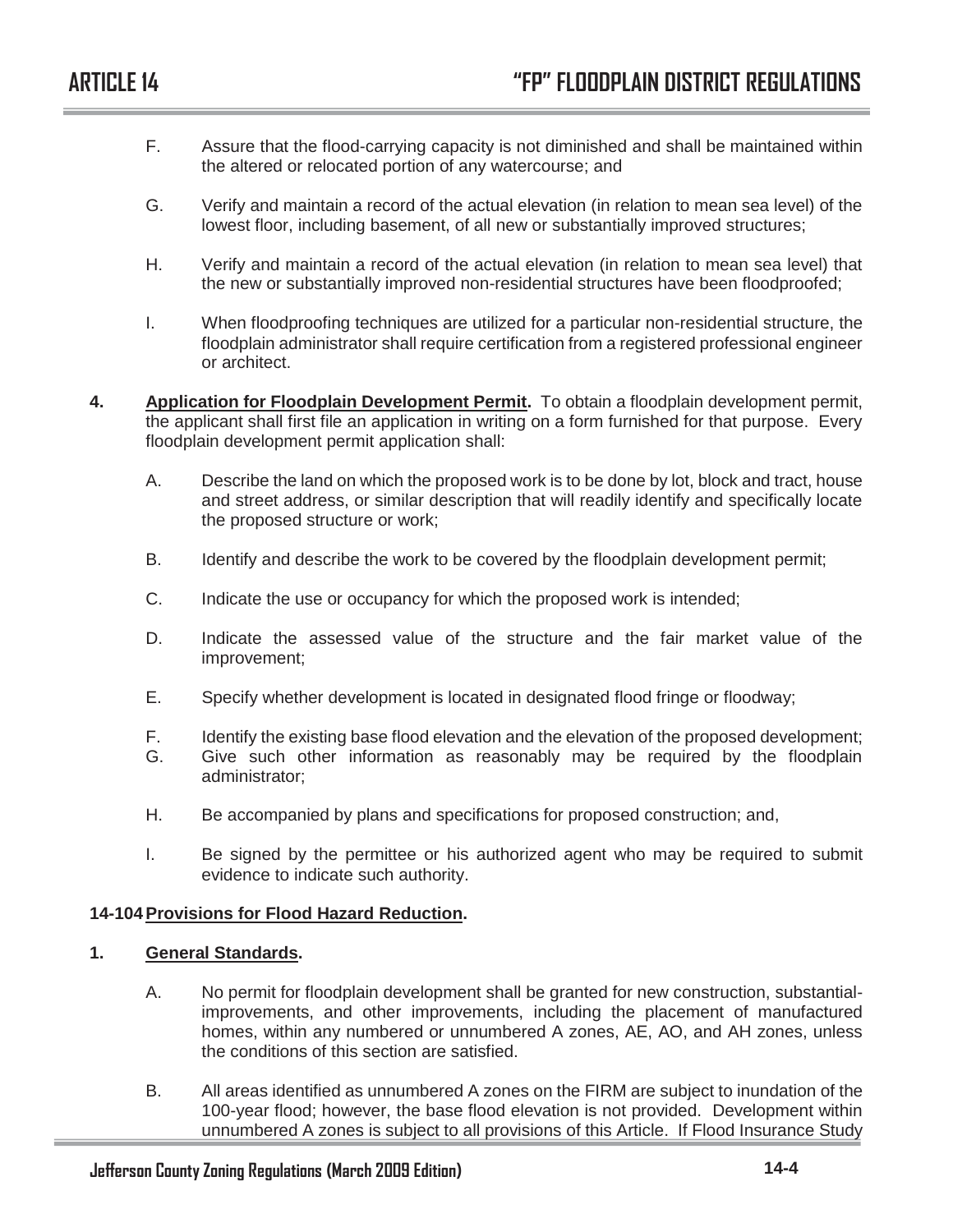data is not available, the community shall obtain, review, and reasonably utilize any base flood elevation or floodway data currently available from Federal, State, or other sources.

- C. Until a floodway is designated, no new construction, substantial improvements, or other development, including fill, shall be permitted within any unnumbered or numbered A zones, or AE zones on the FIRM, unless it is demonstrated that the cumulative effect of the proposed development, when combined with all other existing and anticipated development, will not increase the water surface elevation of the base flood more than one foot at any point within the community.
- D. All new construction, subdivision proposals, substantial-improvements, prefabricated structures, placement of manufactured homes, and other developments shall require:
	- (1) Design or adequate anchorage to prevent flotation, collapse, or lateral movement of the structure resulting from hydrodynamic and hydrostatic loads, including the effects of buoyancy;
	- (2) Construction with materials resistant to flood damage;
	- (3) Utilization of methods and practices that minimize flood damages;
	- (4) All electrical, heating, ventilation, plumbing, air-conditioning equipment, and other service facilities be elevated a minimum of one and a half (1.5) feet above base flood elevation;
	- (5) New or replacement water supply systems and/or sanitary sewage systems be designed to minimize or eliminate infiltration of flood waters into the systems and discharges from the systems into flood waters, and on-site waste disposal systems be located so as to avoid impairment or contamination; and
	- (6) Subdivision proposals and other proposed new development, including manufactured home parks or subdivisions, located within special flood hazard areas are required to assure that:
		- (a) All such proposals are consistent with the need to minimize flood damage;
		- (b) All public utilities and facilities, such as sewer, gas, electrical, and water systems are located and constructed to minimize or eliminate flood damage;
		- (c) Adequate drainage is provided so as to reduce exposure to flood hazards; and
		- (d) All proposals for development, including proposals for manufactured home parks and subdivisions, of five (5) acres or fifty (50) lots, whichever is lesser, include within such proposals base flood elevation data.
- E. *Storage, Material, and Equipment.*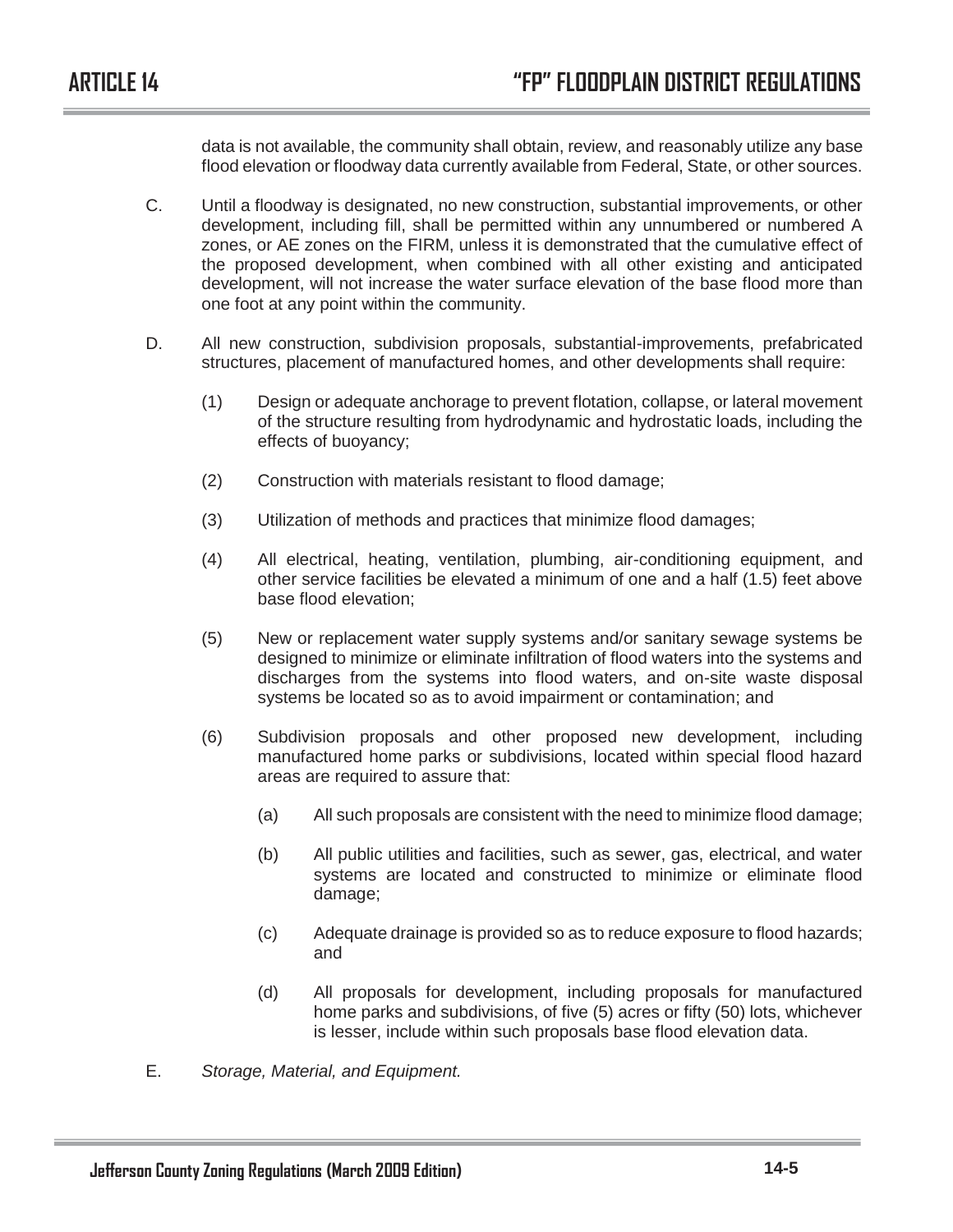- (1) The storage or processing of materials within the special flood hazard area that are in time of flooding buoyant, flammable, explosive, or could be injurious to human, animal, or plant life is prohibited.
- (2) Storage of other material or equipment may be allowed if not subject to major damage by floods, if firmly anchored to prevent flotation, or if readily removable from the area within the time available after a flood warning.
- F. *Nonconforming Use.* A structure, or the use of a structure or premises that was lawful before the passage or amendment of this Article, but which is not in conformity with the provisions of this Article, may be continued subject to the following conditions:
	- (1) If such structure, use, or utility service is discontinued for six (6) consecutive months, any future use of the building shall conform to this Article.
	- (2) If any nonconforming use or structure is destroyed by any means, including flood, it shall not be reconstructed if the cost is more than fifty (50) percent of the predamaged market value of the structure. This limitation does not include the cost of any alteration to comply with existing state or local health, sanitary, building, safety codes, regulations or the cost of any alteration of a structure listed on the National Register of Historic Places, the State Inventory of Historic Places, or local inventory of historic places upon determination.
- G. Agricultural Structures and Appurtenant Structures used solely for the parking of vehicles or storage

Structures used solely for agricultural purposes in connection with the production, harvesting, storage, drying, or raising of agricultural commodities, including the raising of livestock, and appurtenant structures used solely for the parking of vehicles and storage may be constructed at-grade and wet-floodproofed provided there is no human habitation or occupancy of the structure; the structure is of single-wall design; there is no permanent retail, wholesale, or manufacturing use included in the structure; the structure meets the following floodplain management requirements; and a floodplain development permit has been issued.

Any permit granted for an agricultural or appurtenant structure shall be decided individually based on a case by case analysis of the building's unique circumstances.

In order to minimize flood damages during the 100-year flood and the threat to public health and safety, the following conditions shall be included for any permit issued for agricultural and appurtenant structures that are constructed at-grade and wetfloodproofed:

- (1) All proposed agricultural or appurtenant structures shall demonstrate that no other alternate location outside of the special flood hazard area exists for the agricultural structure. Residential structures, such as farm houses, cannot be considered agricultural or appurtenant structures.
- (2) Use of the structures must be limited to agricultural purposes, the parking of vehicles, or storage in any special flood hazard area only as identified on the community's Flood Insurance Rate Map (FIRM).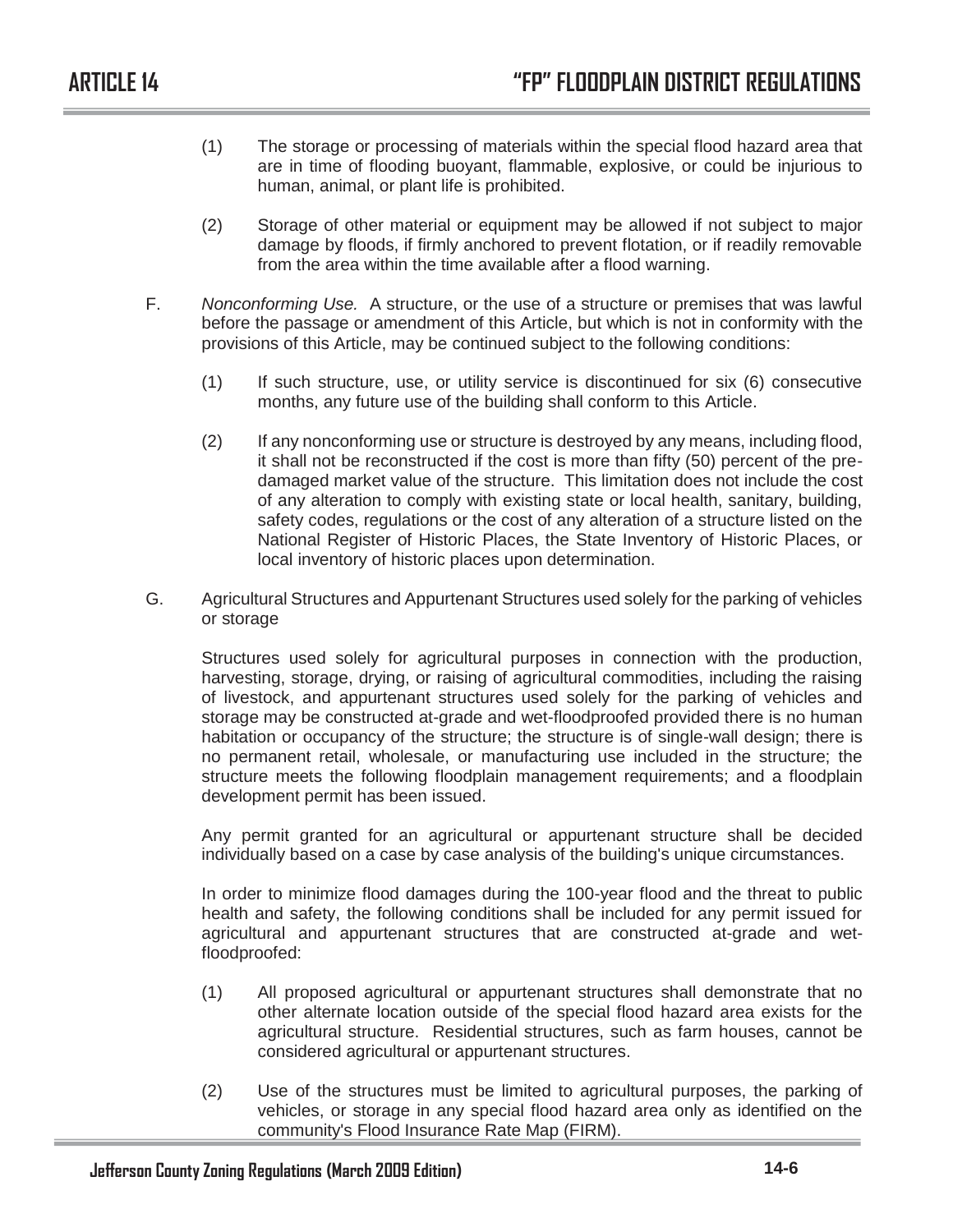- (3) For any new or substantially damaged agricultural or appurtenant structures, the exterior and interior building components and elements (i.e., foundation, wall framing, exterior and interior finishes, flooring, etc.) below the base flood elevation, must be built with flood-resistant materials in accordance with Section 14-104.1.D(4) of this Article.
- (4) The agricultural or appurtenant structures must be adequately anchored to prevent flotation, collapse, or lateral movement of the structures in accordance with Section 14-104.1.D(1) of this Article. All of the building's structural components must be capable of resisting specific flood-related forces including hydrostatic, buoyancy, and hydrodynamic and debris impact forces.
- (5) Any mechanical, electrical, or other utility equipment must be located one and a half (1.5) feet above the base flood elevation or floodproofed so that they are contained within a watertight, floodproofed enclosure that is capable of resisting damage during flood conditions in accordance with Section 14-104.1.D(4) of this Article. The elevation shall be certified by a licensed land surveyor or professional engineer.
- (6) The agricultural or appurtenant structures must meet all National Flood Insurance Program (NFIP) opening requirements. The NFIP requires that enclosure or foundation walls, subject to the one percent annual chance flood event, also referred to as the 100-year flood, contain openings that will permit the automatic entry and exit of flood waters in accordance with Section 14-104.2.C of this Article.
- (7) The agricultural or appurtenant structures must comply with the floodplain management floodway encroachment provisions of Section 14-104.5.B of this Article. No permits may be issued for agricultural or appurtenant structures within any designated floodway, if any increase in flood levels would result during the one percent annual chance flood event, also referred to as the 100-year flood.
- (8) Major equipment, machinery, or other contents must be protected from any flood damage.
- (9) No disaster relief assistance under any program administered by any Federal agency shall be paid for any repair or restoration costs of the agricultural structures.
- (10) Wet-floodproofing construction techniques must be reviewed and approved by the community. The community may request approval by a registered professional engineer or architect prior to the issuance of any floodplain development permit for construction. Cost for any required professional certification to be paid by the developer/applicant.
- **2. Specific Standards.** In all areas identified as numbered and unnumbered A zones, AE, and AH Zones, where base flood elevation data have been provided, as set forth in Section 14- 104(1)(B), the following provisions are required: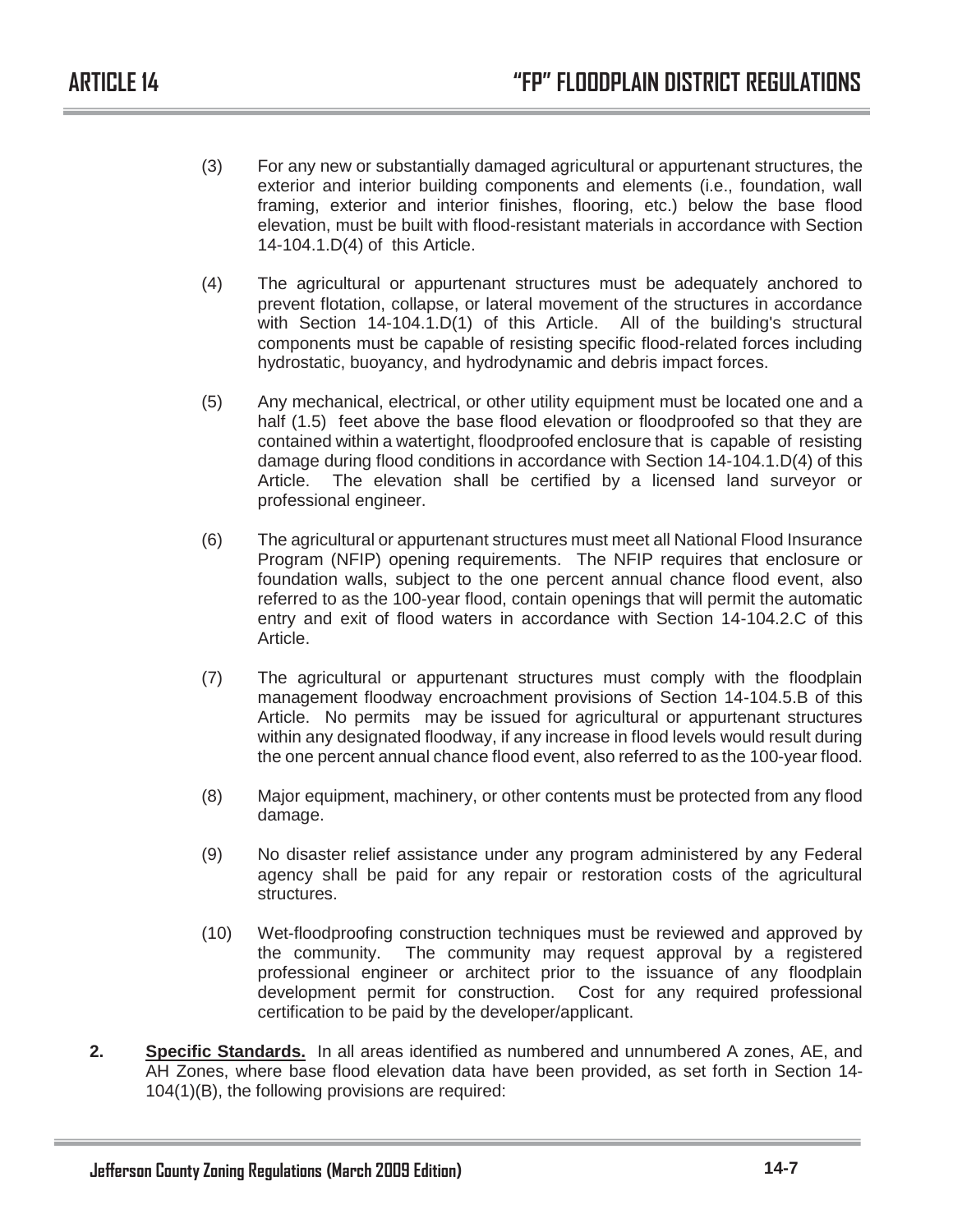- A. *Residential Construction.* New construction or substantial improvement of any residential structures, including manufactured homes, shall have the lowest floor, including basement, elevated a minimum of one and a half (1.5) feet above base flood elevation**. The elevation of the lowest floor shall be certified by a licensed land surveyor or professional engineer.**
- B. *Non-Residential Construction.* New construction or substantial improvement of any commercial, industrial, or other non-residential structures, including manufactured homes, shall have the lowest floor, including basement, elevated a minimum of one and a half (1.5) feet above the base flood elevation or, together with attendant utility and sanitary facilities, be dry floodproofed to a minimum of one and a half (1.5) feet above the base flood elevation so that below the base flood elevation the structure is watertight with walls substantially impermeable to the passage of water and with structural components having the capability of resisting hydrostatic and hydrodynamic loads and effects of buoyancy. A registered professional engineer or architect shall certify that the standards of this subsection are satisfied. **The elevation of the lowest floor shall be certified by a licensed land surveyor or professional engineer.** Such certification shall be provided to the floodplain administrator as set forth in Section 14- 103(3)(G)(H)(I).
- C. Require, for all new construction and substantial improvements, that fully enclosed areas below lowest floor used solely for parking of vehicles, building access, or storage in an area other than a basement and that are subject to flooding and agricultural structures and appurtenant structures uses solely for the parking of vehicles and storage as set forth in Section 14-104.1.G of this Article shall be designed to automatically equalize hydrostatic flood forces on exterior walls by allowing for the entry and exit of flood waters. Designs for meeting this requirement must either be certified by a registered professional engineer or architect or meet or exceed the following minimum criteria:
	- (1) A minimum of two (2) openings having a total net area of not less than one (1) square inch for every square foot of enclosed area subject to flooding shall be provided; and
	- (2) The bottom of all opening shall be no higher than one (1) foot above grade. Openings may be equipped with screens, louvers, valves, or other coverings or devices provided that they permit the automatic entry and exit of flood waters.

## **3. Manufactured Homes.**

- A. All manufactured homes to be placed within all unnumbered and numbered A zones, AE, and AH zones, on the community's FIRM shall be required to be installed using methods and practices that minimize flood damage. For the purposes of this requirement, manufactured homes must be elevated and anchored to resist flotation, collapse, or lateral movement. Methods of anchoring may include, but are not limited to, use of over-the-top or frame ties to ground anchors.
- B. Require manufactured homes that are placed or substantially improved within unnumbered or numbered A zones, AE, and AH zones, on the community's FIRM on sites:
	- (1) Outside of a manufactured home park or subdivision;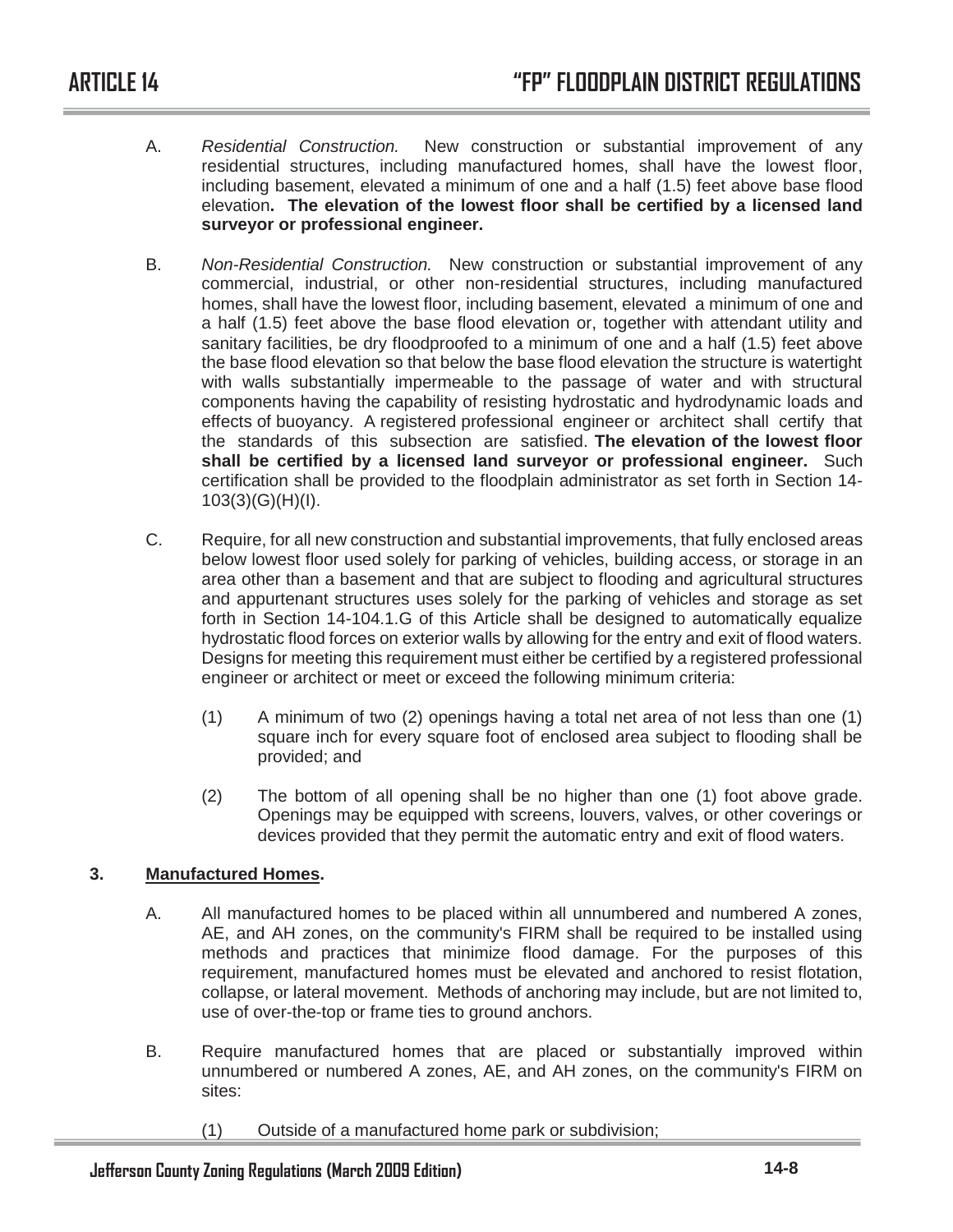- (2) In a new manufactured home park or subdivision;
- (3) In an expansion to and existing manufactured home park or subdivision; or
- (4) In an existing manufactured home park or subdivision on which a manufactured home has incurred substantial-damage as the result of a flood, be elevated on a permanent foundation such that the lowest floor of the manufactured home is elevated a minimum of one and a half (1.5) feet above the base flood elevation and be securely attached to an adequately anchored foundation system to resist flotation, collapse, and lateral movement. **The elevation of the lowest floor shall be certified by a licensed land surveyor or professional engineer.**
- C. Require that manufactured homes to be placed or substantially improved on sites in an existing manufactured home park or subdivision within all unnumbered and numbered A zones, AE and AH zones, on the community's FIRM, that are not subject to the provisions of Section 14-104(3)(B) of this Article, be elevated so that either:
	- A. The lowest floor of the manufactured home is a minimum of one and a half (1.5) feet above the base flood level; or
	- B. The manufactured home chassis is supported by reinforced piers or other foundation elements of at least equivalent strength that are no less than thirty-six (36) inches in height above grade and be securely attached to an adequately anchored foundation system to resist flotation, collapse, and lateral movement. **The elevation of the lowest floor shall be certified by a licensed land surveyor or professional engineer.**
- **4. Areas of Shallow Flooding (AO and AH Zones).** Located within the areas of special flood hazard as described in Section 14-102(1) are areas designated as AO zones. These areas have special flood hazards associated with base flood depths of one (1) to three (3) feet where a clearly defined channel does not exist and where the path of flooding is unpredictable and indeterminate. The following provisions apply:
	- A. *AO Zones.*
		- (1) All new construction and substantial-improvements of residential structures, including manufactured homes, shall have the lowest floor, including basement, elevated above the highest adjacent grade at least as high as the depth number specified in feet on the community's FIRM (at least two (2) feet if no depth number is specified).
		- (2) All new construction and substantial improvements of any commercial, industrial, or other non-residential structures, including manufactured homes, shall have the lowest floor, including basement, elevated above the highest adjacent grade at least as high as the depth number specified in feet on the community FIRM (at least two (2) feet if no depth number is specified) or together with attendant utilities and sanitary facilities be completely floodproofed to that so that the structure is watertight with walls substantially impermeable to the passage of water and with structural components having the capability of resisting hydrostatic and hydrodynamic loads and effects of buoyancy.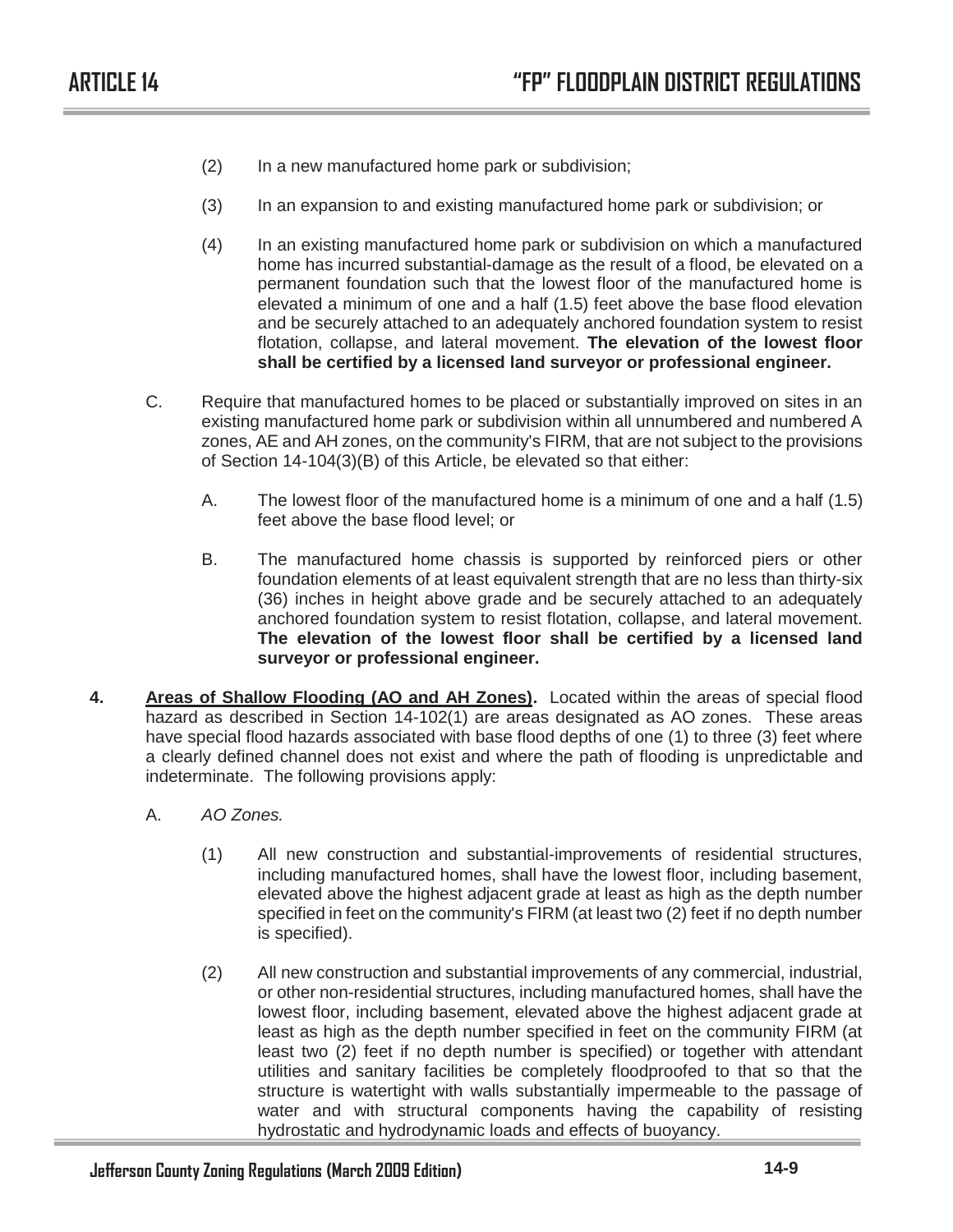- (3) Adequate drainage paths shall be required around structures on slopes, in order to guide floodwaters around and away from proposed structures.
- B. *AH Zones.*
	- (1) The specific standards for all areas of special flood hazard where base flood elevation has been provided shall be required as set forth in Section 14-104(2).
	- (2) Adequate drainage paths shall be required around structures on slopes, in order to guide floodwaters around and away from proposed structures.
- **5. Floodway.** Located within areas of special flood hazard established in Section 14-102(1), are areas designated as floodways. Since the floodway is an extremely hazardous area due to the velocity of floodwaters that carry debris and potential projectiles, the following provisions shall apply:
	- A. The community shall select and adopt a regulatory floodway based on the principle that the area chosen for the regulatory floodway must be designed to carry the waters of the base flood without increasing the water surface elevation of that flood more than one (1) foot at any point.
	- B. The community shall prohibit any encroachments, including fill, new construction, substantial improvements, and other development within the adopted regulatory floodway unless it has been demonstrated through hydrologic and hydraulic analyses performed in accordance with standard engineering practice that the proposed encroachment would not result in **any** increase in flood levels within the community during the occurrence of the base flood discharge.
	- C. If Section 14-104(5)(B), is satisfied, all new construction and substantial improvements shall comply with all applicable flood hazard reduction provisions of this Article.
	- D. In unnumbered A zones, the community shall obtain, review, and reasonably utilize any base flood elevation or floodway data currently available from Federal, State, or other sources as set forth in Section 14-104(1)(B).
- **6. Recreational Vehicles.** Require that recreational vehicles placed on sites within all unnumbered and numbered A Zones, AE, AH, and AO Zones on the community's FIRM either:
	- *A.* Be on the site for fewer than 180 consecutive days, *or*
	- *B.* Be fully licensed and ready for highway use\*; *or*
	- C. Meet the permitting, elevation, and anchoring requirements for manufactured homes of this Article.

\*A recreational vehicle is ready for highway use if it is on its wheels or jacking system, is attached to the site only by quick-disconnect type utilities and security devices, and has no permanently attached additions.

## **14-105 Floodplain Management Variance Procedures:**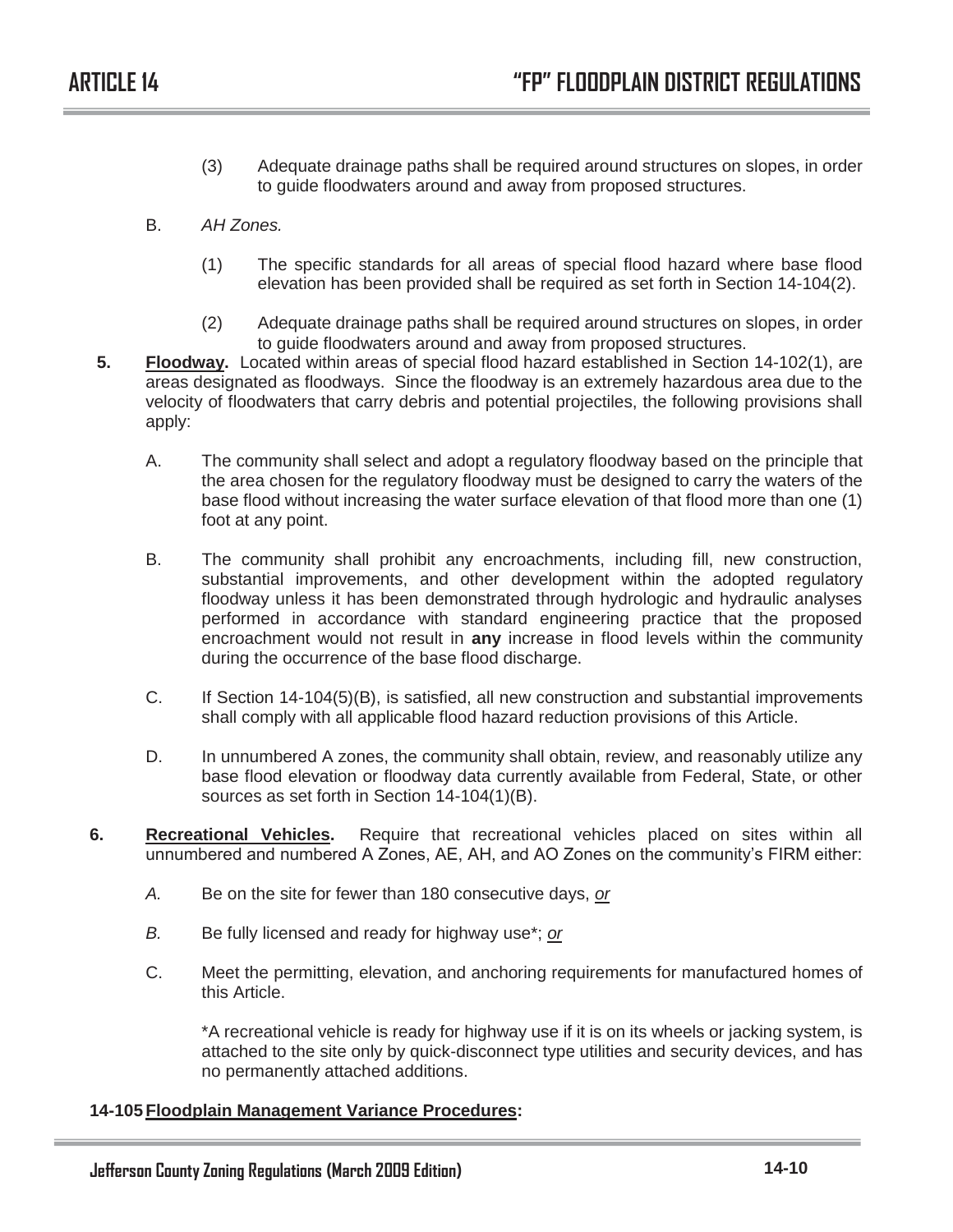- **1. Establishment of Appeal Board.** The Board of Zoning Appeals shall hear and decide appeals and requests for variances from the requirements of this Article. All requests for appeals and variances shall follow the procedures established in Article 27.
- **2. Responsibility of Appeal Board.** Where an application for a floodplain development permit is denied by the Floodplain Administrator, the applicant may apply for such floodplain development permit directly to the Appeal Board, as established above.

The Appeal Board shall hear and decide appeals when it is alleged that there is an error in any requirement, decision, or determination made by the Floodplain Administrator in the enforcement or administration of this Article.

- **3. Further Appeals.** Any person aggrieved by the decision of the Appeal Board or any taxpayer may appeal such decision to the District Court as provided in K.S.A. 12-759 and 12-760.
- **4. Floodplain Management Variance Criteria.** In passing upon such applications for variances, the Appeal Board shall consider all technical data and evaluations, all relevant factors, standards specified in other sections of this Article, and the following criteria:
	- A. Danger to life and property due to flood damage;
	- B. Danger that materials may be swept onto other lands to the injury of others;
	- C. Susceptibility of the proposed facility and its contents to flood damage and the effect of such damage on the individual owner;
	- D. Importance of the services provided by the proposed facility to the community;
	- E. Necessity to the facility of a waterfront location, where applicable;
	- F. Availability of alternative locations, not subject to flood damage, for the proposed use;
	- G. Compatibility of the proposed use with existing and anticipated development;
	- H. Relationship of the proposed use to the comprehensive plan and floodplain management program for that area;
	- I. Safety of access to the property in times of flood for ordinary and emergency vehicles;
	- J. Expected heights, velocity, duration, rate of rise and sediment transport of the flood waters, if applicable, expected at the site; and,
	- K. Costs of providing governmental services during and after flood conditions, including maintenance and repair of public utilities and facilities such as sewer, gas, electrical, and water systems; streets; and bridges.

## **5. Conditions Variances:**

A. Generally, variances may be issued for new construction and substantial-improvements to be erected on a lot of one-half acre or less in size contiguous to and surrounded by lots with existing structures constructed below the base flood level, providing items two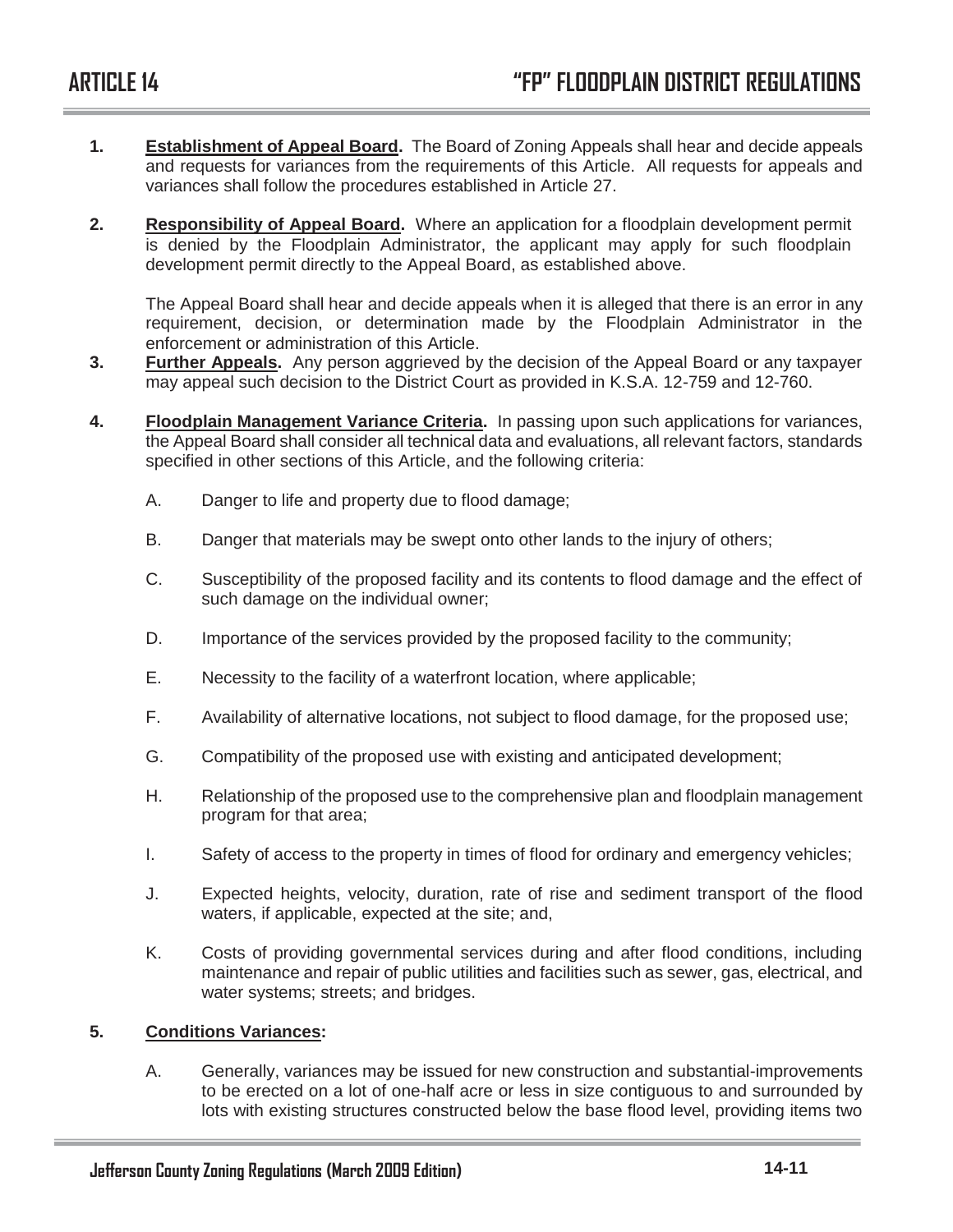(2) through six (6) below have been fully considered. As the lot size increases beyond the one-half acre, the technical justification required for issuing the variance increases.

- B. Variances may be issued for the reconstruction, rehabilitation, or restoration of structures listed on the National Register of Historic Places, the State Inventory of Historic Places, or local inventory of historic places upon determination, provide the proposed activity will not preclude the structure's continued historic designation.
- C. Variances shall not be issued within any designated floodway if any significant increase in flood discharge would result.
- D. Variances shall only be issued upon a determination that the variance is the minimum necessary, considering the flood hazard, to afford relief.
- E. Variances shall only be issued upon: (a) showing of good and sufficient cause, (b) determination that failure to grant the variance would result in exceptional hardship to the applicant, and (c) determination that the granting of a variance will not result in increased flood heights, additional threats to public safety, extraordinary public expense, create nuisances, cause fraud on or victimization of the public, or conflict with existing local laws or Articles.
- F. A community shall notify the applicant in writing over the signature of a community official that: (a) the issuance of a variance to construct a structure below base flood level will result in increased premium rates for flood insurance up to amounts as high as \$25.00 for \$100.00 of insurance coverage and (b) such construction below the base flood level increases risks to life and property. Such notification shall be maintained with the record of all variance actions as required by this Article.

**14-106 Penalties for Violation.** Penalties shall be as established in Article 31 of these Regulations.

**14-107 Amendments.** The regulations, restrictions, and boundaries set forth in this Article may from time to time be amended, supplemented, changed, or appealed to reflect any and all changes in the National Flood Disaster Protection Act of 1973, provided, however, that no such action may be taken until after a public hearing in relation thereto, at which parties of interest and citizens shall have an opportunity to be heard. Notice of the time and place of such hearing shall be published in a newspaper of general circulation in Jefferson County, Kansas. At least twenty (20) days shall elapse between the date of this publication and the public hearing. A copy of such amendments will be provided to the FEMA Region VII office. The regulations of this Article are in compliance with the NFIP regulations.

**14-108 Definitions.** Unless specifically defined below, or defined elsewhere in these Regulations, words or phrases used in this Article shall be interpreted so as to give them the same meaning as they have in common usage and so as to give this Article its most reasonable application.

- **1. 100-year Flood.** *See "base flood."*
- **2. Accessory Structure.** See *"appurtenant structure."*
- **3. Actuarial Rates.** *See "risk premium rates."*
- **4. Administrator.** The Federal Insurance Administrator.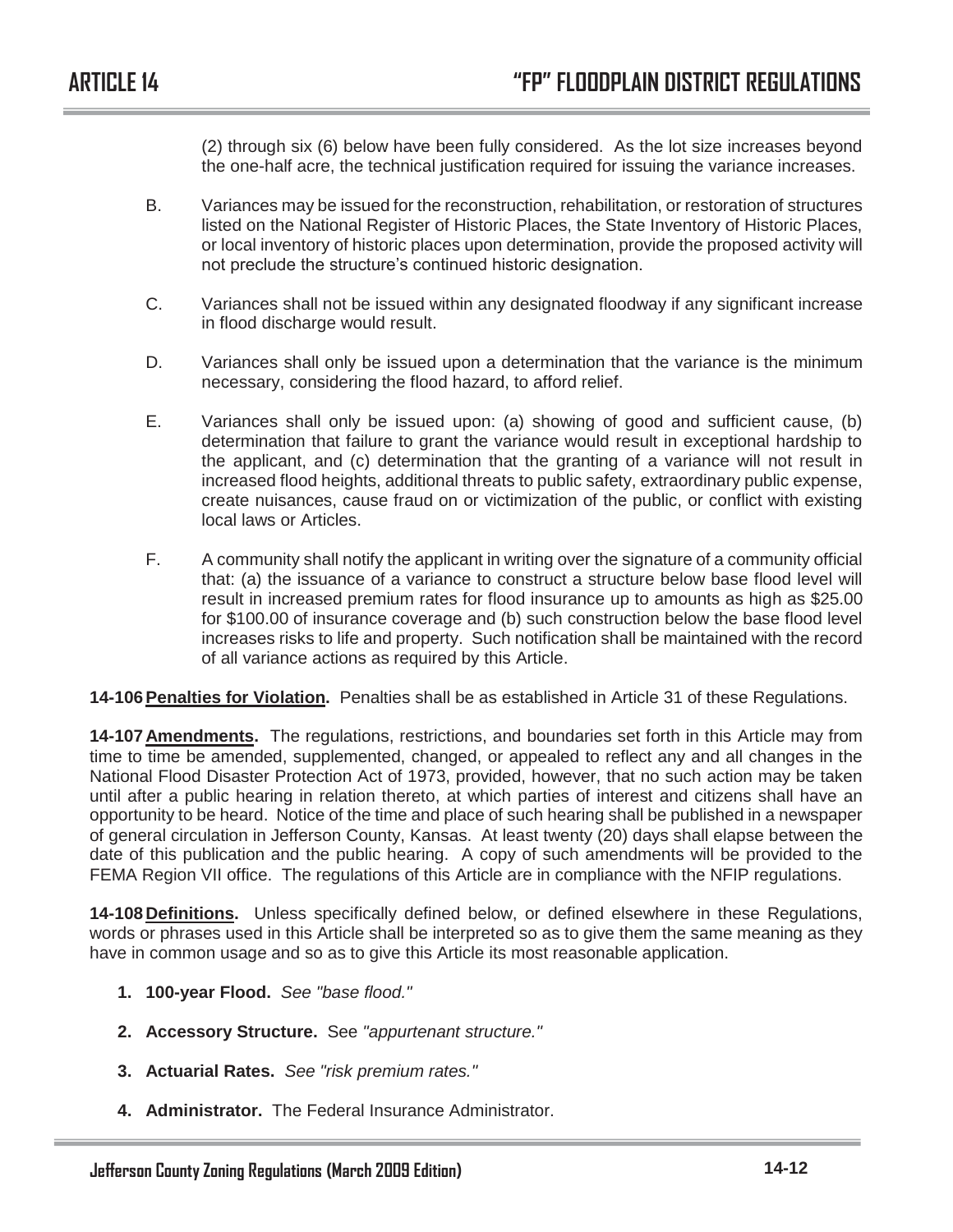- **5. Agency.** The Federal Emergency Management Agency (FEMA).
- **6. Agricultural Commodities.** Agricultural products and livestock.
- **7. Agricultural Structure.** Any structure used exclusively in connection with the production, harvesting, storage, drying, or raising of agricultural commodities.
- **8. Appeal.** A request for review of the Floodplain Administrator's interpretation of any provision of this Article or a request for a variance.
- **9. Appurtenant Structure.** A structure that is on the same parcel of property as the principle structure to be insured and the use of which is incidental to the use of the principal structure.
- **10. Area of Shallow Flooding.** A designated AO or AH zone on a community's Flood Insurance Rate Map (FIRM) with a one percent or greater annual chance of flooding to an average depth of one (1) to three (3) feet where a clearly defined channel does not exist, where the path of flooding is unpredictable and where velocity flow may be evident. Such flooding is characterized by ponding or sheet flow.
- **11. Area of Special Flood Hazard.** The land in the floodplain within a community subject to a one percent or greater chance of flooding in any given year.
- **12. Base Flood.** The flood having a one percent chance of being equaled or exceeded in any given year.
- **13. Basement.** Any area of the structure having its floor subgrade (below ground level) on all sides.
- *14.* **Building.** *See "structure."*
- **15. Chief Engineer.** The chief engineer of the Division of Water Resources, Kansas Department of Agriculture.
- **16. Chief Executive Officer or Chief Elected Official.** The official of the community who is charged with the authority to implement and administer laws, Articles, and regulations for that community.
- **17. Community.** Any State or area or political subdivision thereof, which has authority to adopt and enforce floodplain management regulations for the areas within its jurisdiction.
- **18. Development.** Any man-made change to improved or unimproved real estate, including but not limited to buildings or other structures, levees, levee systems, mining, dredging, filling, grading, paving, excavation or drilling operations, or storage of equipment or materials.
- **19. Elevated Building.** For insurance purposes, a non-basement building which has its lowest elevated floor raised above ground level by foundation walls, shear walls, posts, piers, pilings, or columns.
- **20. Eligible Community or Participating Community.** A community for which the Administrator has authorized the sale of flood insurance under the National Flood Insurance Program (NFIP).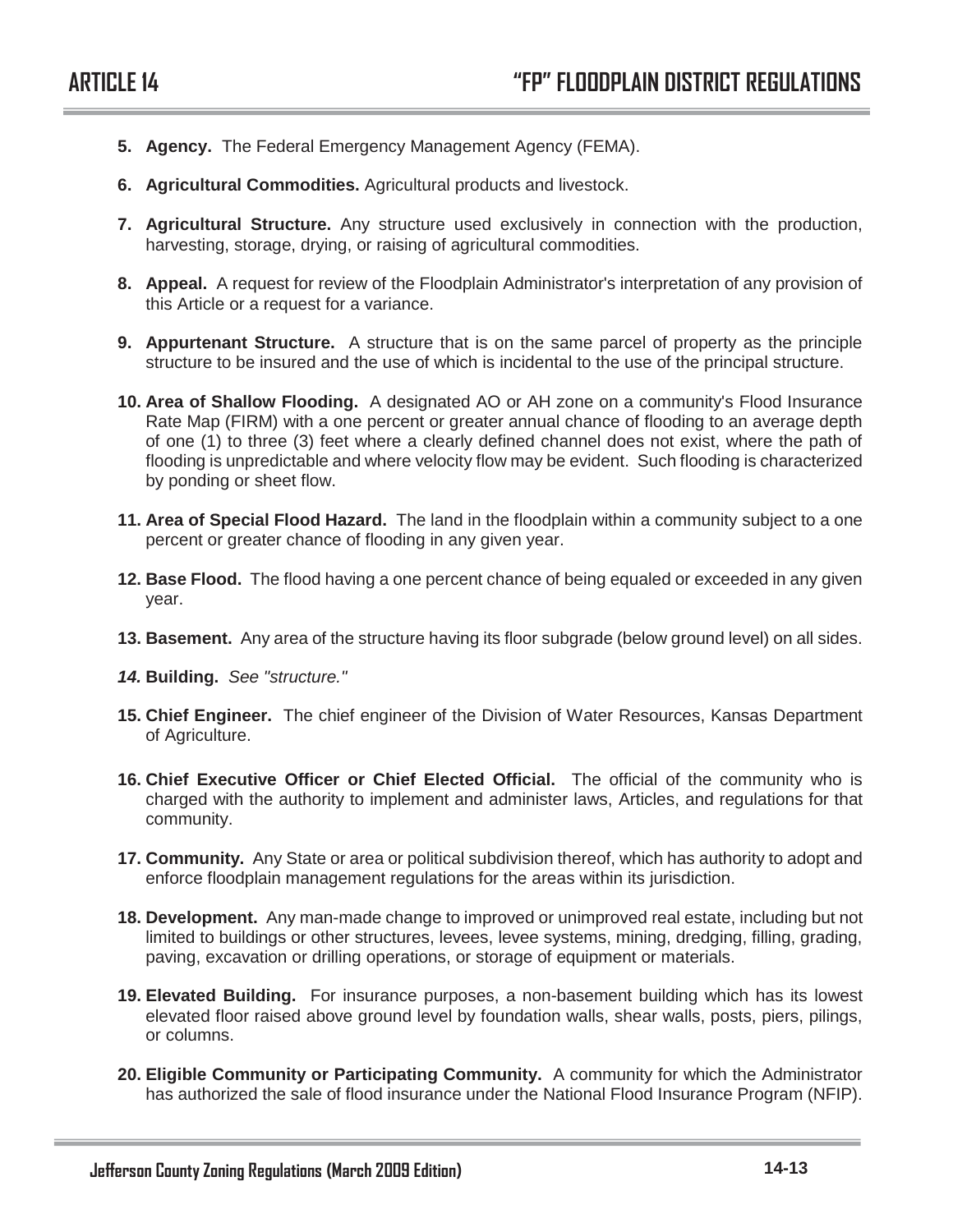- **21. Existing Construction.** For the purposes of determining rates, structures for which the *"start of construction"* commenced before the effective date of the FIRM or before January 1, 1975, for FIRMs effective before that date. *"existing construction"* may also be referred to as *"existing structures."*
- **22. Existing Manufactured Home Park or Subdivision.** A manufactured home park or subdivision for which the construction of facilities for servicing the lots on which the manufactured homes are to be affixed (including, at a minimum, the installation of utilities, the construction of streets, and either final site grading or the pouring of concrete pads) is completed before the effective date of the floodplain management regulations adopted by a community.
- **23. Expansion to an Existing Manufactured Home Park or Subdivision.** The preparation of additional sites by the construction of facilities for servicing the lots on which the manufactured homes are to be affixed (including the installation of utilities, the construction of streets, and either final site grading or the pouring of concrete pads).
- **24. Flood or Flooding.** A general and temporary condition of partial or complete inundation of normally dry land areas from: (1) the overflow of inland waters; (2) the unusual and rapid accumulation or runoff of surface waters from any source; and (3) the collapse or subsidence of land along the shore of a lake or other body of water as a result of erosion or undermining caused by waves or currents of water exceeding anticipated cyclical levels or suddenly caused by an unusually high water level in a natural body of water, accompanied by a severe storm, or by an unanticipated force of nature, such as flash flood, or by some similarly unusual and unforeseeable event which results in flooding as defined above in item (1).
- **25. Flood Boundary and Floodway Map (FBFM).** An official map of a community on which the Administrator has delineated both special flood hazard areas and the designated regulatory floodway.
- **26. Flood Elevation Determination.** A determination by the Administrator of the water surface elevations of the base flood, that is, the flood level that has a one percent or greater chance of occurrence in any given year.
- **27. Flood Elevation Study.** An examination, evaluation and determination of flood hazards.
- **28. 26. Flood Fringe.** The area outside the floodway encroachment lines, but still subject to inundation by the regulatory flood.
- **29. Flood Hazard Boundary Map (FHBM).** An official map of a community, issued by the Administrator, where the boundaries of the flood areas having special flood hazards have been designated as (unnumbered or numbered) A zones.
- **30. Flood Hazard Map.** The document adopted by the governing body showing the limits of: (1) the floodplain; (2) the floodway; (3) streets; (4) stream channel; and (5) other geographic features.
- **31. Flood Insurance Rate Map (FIRM).** An official map of a community, on which the Administrator has delineated both the special flood hazard areas and the risk premium zones applicable to the community.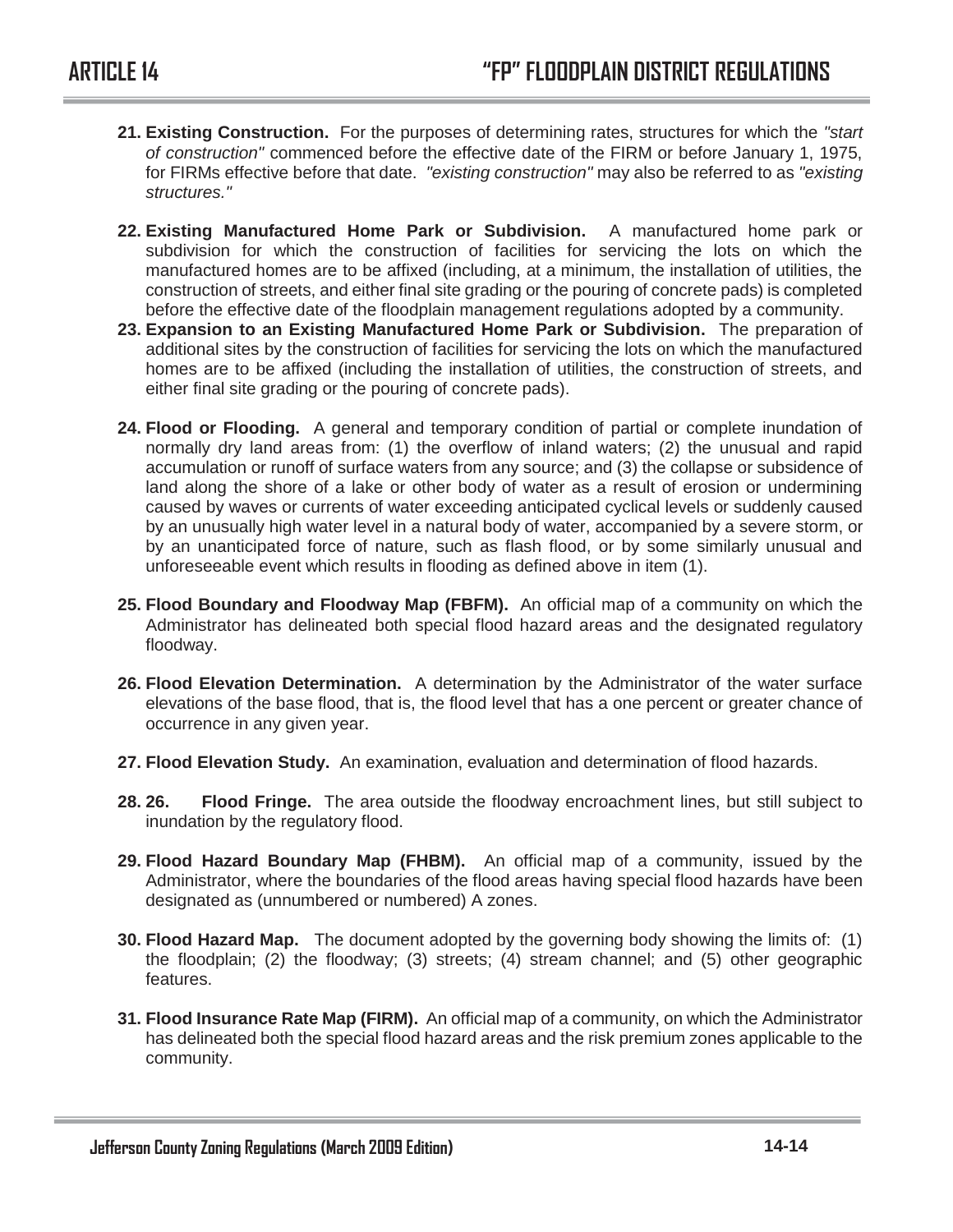- **32. Flood Insurance Study (FIS).** An examination, evaluation and determination of flood hazards and, if appropriate, corresponding water surface elevations.
- **33. Floodplain or Flood-prone Area.** Any land area susceptible to being inundated by water from any source *(see "flooding").*
- **34. Floodplain Management.** The operation of an overall program of corrective and preventive measures for reducing flood damage, including but not limited to emergency preparedness plans, flood control works, and floodplain management regulations.
- **35. Floodplain Management Regulations.** Zoning Articles, subdivision regulations, building codes, health regulations, special purpose Articles (such as floodplain and grading Articles) and other applications of police power. The term describes such state or local regulations, in any combination thereof, that provide standards for the purpose of flood damage prevention and reduction.
- **36. Floodproofing.** Any combination of structural and nonstructural additions, changes, or adjustments to structures that reduce or eliminate flood damage to real estate or improved real property, water and sanitary facilities, or structures and their contents.
- **37. Floodway or Regulatory Floodway.** The channel of a river or other watercourse and the adjacent land areas that must be reserved in order to discharge the base flood without cumulatively increasing the water surface elevation more than one foot.
- **38. Floodway Encroachment Lines.** The lines marking the limits of floodways on Federal, State and local floodplain maps.
- **39. Freeboard.** A factor of safety usually expressed in feet above a flood level for purposes of floodplain management. *"Freeboard"* tends to compensate for the many unknown factors that could contribute to flood heights greater than the height calculated for a selected size flood and floodway conditions, such as bridge openings and the hydrological effect of urbanization of the watershed.
- **40. Functionally Dependent Use.** A use that cannot perform its intended purpose unless it is located or carried out in close proximity to water. This term includes only docking facilities and facilities that are necessary for the loading and unloading of cargo or passengers, but does not include long-term storage or related manufacturing facilities.
- **41. Highest Adjacent Grade.** The highest natural elevation of the ground surface prior to construction next to the proposed walls of a structure.
- **42. Historic Structure.** Any structure that is (a) listed individually in the National Register of Historic Places (a listing maintained by the Department of Interior) or preliminarily determined by the Secretary of the Interior as meeting the requirements for individual listing on the National Register; (b) certified or preliminarily determined by the Secretary of the Interior as contributing to the historical significance of a registered historic district or a district preliminarily determined by the Secretary to qualify as a registered historic district; (c) individually listed on a state inventory of historic places in states with historic preservation programs which have been approved by the Secretary of the Interior; or (d) individually listed on a local inventory of historic places in communities with historic preservation programs that have been certified either (1) by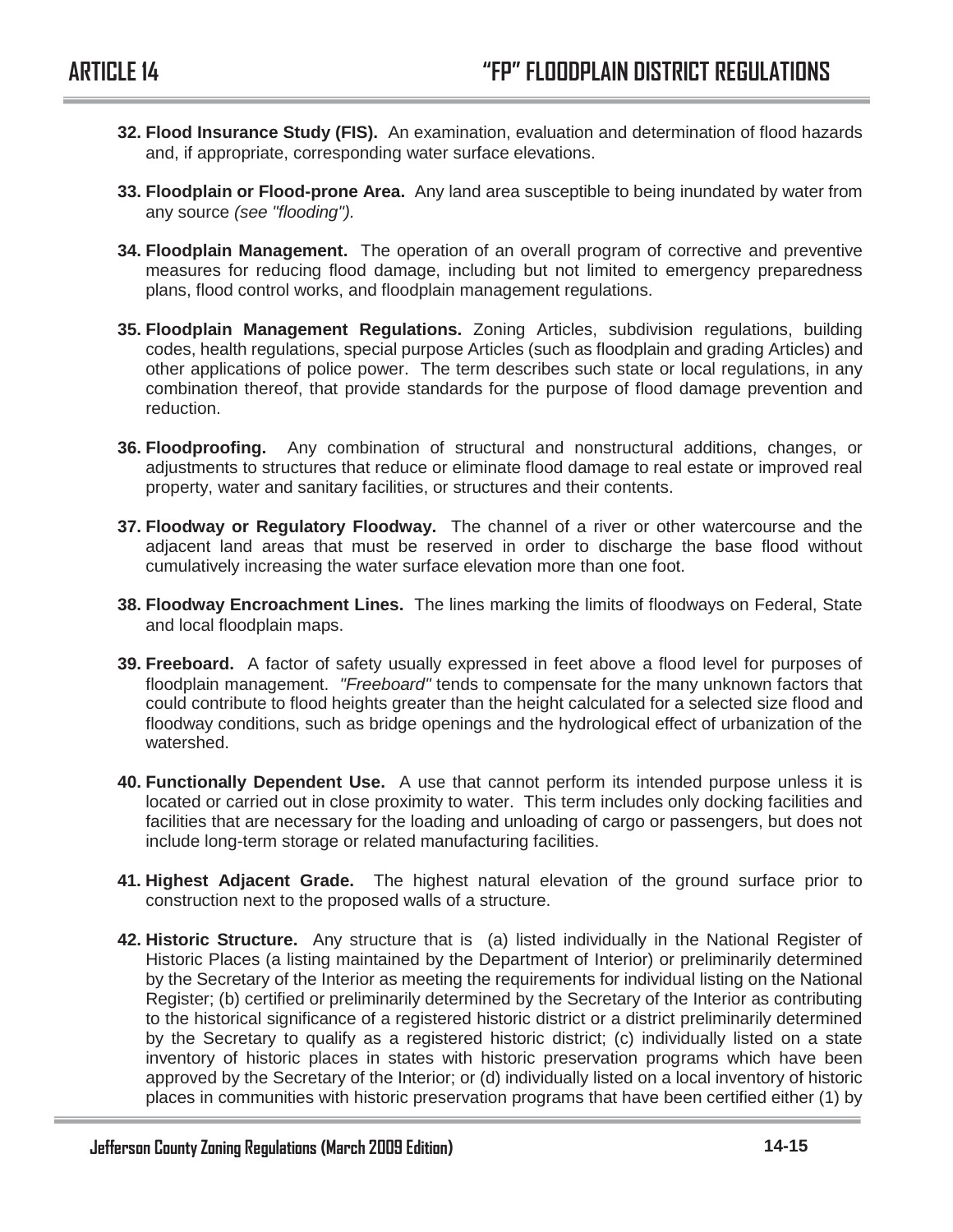an approved state program as determined by the Secretary of the Interior or (2) directly by the Secretary of the Interior in states without approved programs.

- **43. Lowest Floor.** The lowest floor of the lowest enclosed area, including basement. An unfinished or flood-resistant enclosure, usable solely for parking of vehicles, building access, or storage, in an area other than a basement area, is not considered a building's lowest floor, **provided** that such enclosure is not built so as to render the structure in violation of the applicable floodproofing design requirements of this Article.
- **44. Manufactured Home.** See definition in Article 1.
- **45. Manufactured Home Park or Subdivision.** A parcel (or contiguous parcels) of land divided into two or more manufactured home lots for rent or sale.
- **46. Map.** The Flood Hazard Boundary Map (FHBM), Flood Insurance Rate Map (FIRM), or the Flood Boundary and Floodway Map (FBFM) for a community issued by the Federal Emergency Management Agency (FEMA).
- **47. Market Value or Fair Market Value.** An estimate of what is fair, economic, just and equitable value under normal local market conditions.
- **48. Mean Sea Level.** For purposes of the National Flood Insurance Program (NFIP), the National Geodetic Vertical Datum (NGVD) of 1929 or other datum, to which base flood elevations shown on a community's Flood Insurance Rate Map (FIRM) are referenced.
- **49. New Construction.** For the purposes of determining insurance rates, structures for which the *"start of construction"* commenced on or after the effective date of an initial FIRM or after December 31, 1974, whichever is later, and includes any subsequent improvements to such structures. For floodplain management purposes, *"new construction"* means structures for which the *"start of construction"* commenced on or after the effective date of the floodplain management regulations adopted by a community and includes any subsequent improvements to such structures.
- **50. New Manufactured Home Park or Subdivision.** A manufactured home park or subdivision for which the construction of facilities for servicing the lot on which the manufactured homes are to be affixed (including at a minimum, the installation of utilities, the construction of streets, and either final site grading or the pouring of concrete pads) is completed on or after the effective date of floodplain management regulations adopted by the community.
- **51. (NFIP).** The National Flood Insurance Program (NFIP).
- **52. Participating Community.** Also known as an *"eligible community,"* any community in which the Administrator has authorized the sale of flood insurance.
- **53. Permit.** A signed document from a designated community official authorizing development in a floodplain, including all necessary supporting documentation such as: (1) the site plan; (2) an elevation certificate; and (3) any other necessary or applicable approvals or authorizations from local, state or federal authorities.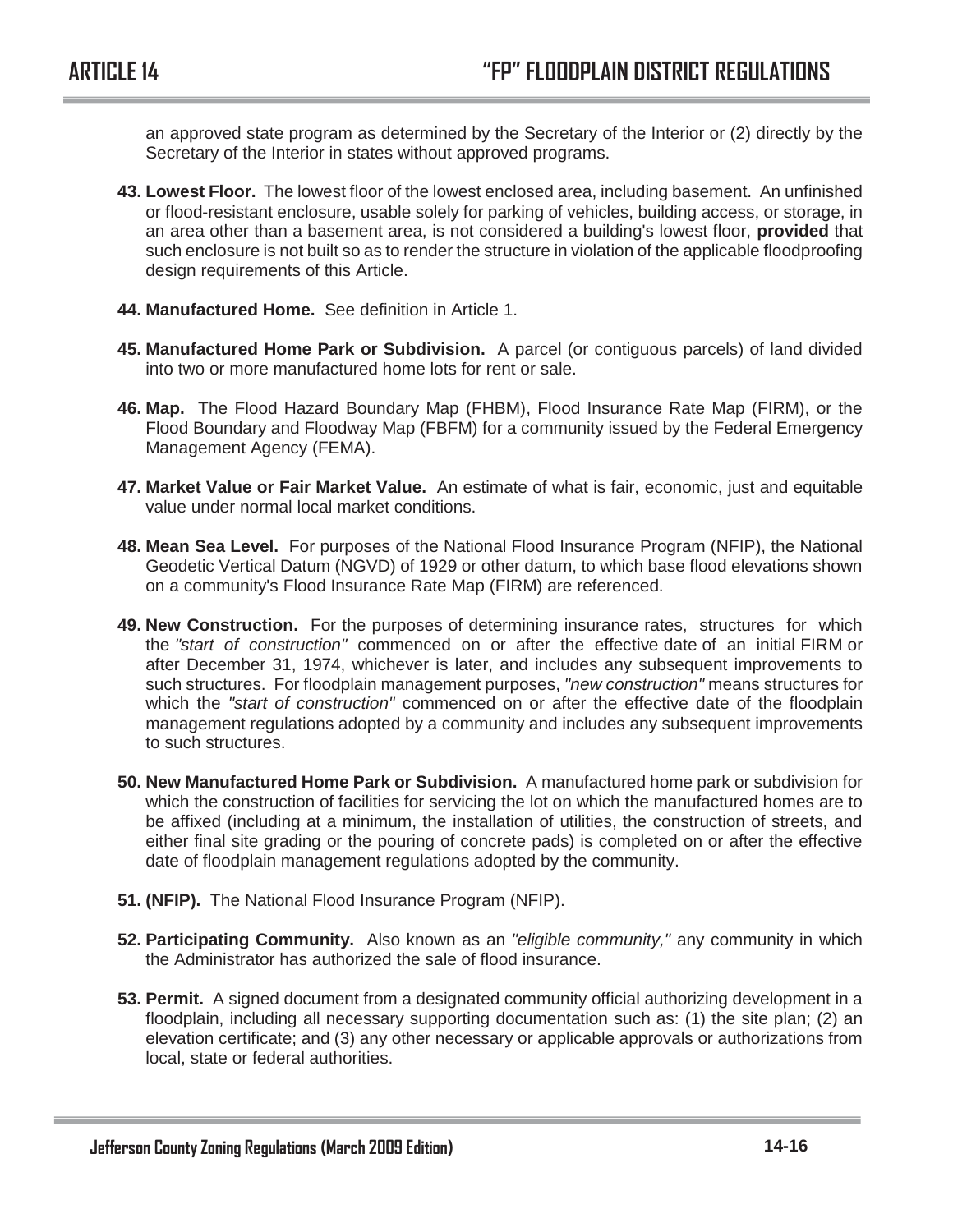- **54. Person.** Any individual or group of individuals, corporation, partnership, association, or any other entity, including Federal, State, and local governments and agencies.
- **55. Principally Above Ground.** Any structure that at least 51 percent of the actual cash value of the structure, less land value, is above ground.
- **56. Reasonably Safe From Flooding.** Base flood waters will not inundate the land or damage structures to be removed from the SFHA and that any subsurface waters related to the base flood will not damage existing or proposed buildings.
- **57. Recreational Vehicle.** A vehicle which is (a) built on a single chassis; (b) 400 square feet or less when measured at the largest horizontal projections; (c) designed to be self-propelled or permanently able to be towed by a light-duty truck; and (d) designed primarily not for use as a permanent dwelling but as temporary living quarters for recreational, camping, travel, or seasonal use.
- **58. Remedy A Violation.** To bring the structure or other development into compliance with Federal, State, or local floodplain management regulations; or, if this is not possible, to reduce the impacts of its noncompliance.
- **59. Risk Premium Rates.** Those rates established by the Administrator pursuant to individual community studies and investigations, which are undertaken to provide flood insurance in accordance with Section 1307 of the National Flood Disaster Protection Act of 1973 and the accepted actuarial principles. *"Risk premium rates"* include provisions for operating costs and allowances.
- **60. Special Flood Hazard Area.** *See "area of special flood hazard."*
- **61. Special Hazard Area.** An area having special flood hazards and shown on an FHBM, FIRM or FBFM as zones (unnumbered or numbered) A, AO, AE, or AH.
- **62. Start of Construction.** Includes substantial improvements, and means the date the building permit was issued, provided the actual start of construction, repair, reconstruction, rehabilitation, addition placement, or other improvements were within 180 days of the permit date. The *actual start* means either the first placement of permanent construction of a structure on a site, such as the pouring of slabs or footings, the installation of piles, the construction of columns, any work beyond the stage of excavation, or the placement of a manufactured home on a foundation. Permanent construction does not include land preparation, such as clearing, grading and filling, the installation of streets and/or walkways, excavation for a basement, footings, piers, foundations, the erection of temporary forms, nor installation on the property of accessory structures, such as garages or sheds not occupied as dwelling units or not part of the main structure. For a substantial improvement, the *actual start of construction* means the first alteration of any wall, ceiling, floor, or other structural part of a building, whether or not that alteration affects the external dimensions of the building.
- **63. State Coordinating Agency.** The Division of Water Resources, Kansas Department of Agriculture, or other office designated by the governor of the state or by state statute at the request of the Administrator to assist in the implementation of the National Flood Insurance Program (NFIP) in that state.